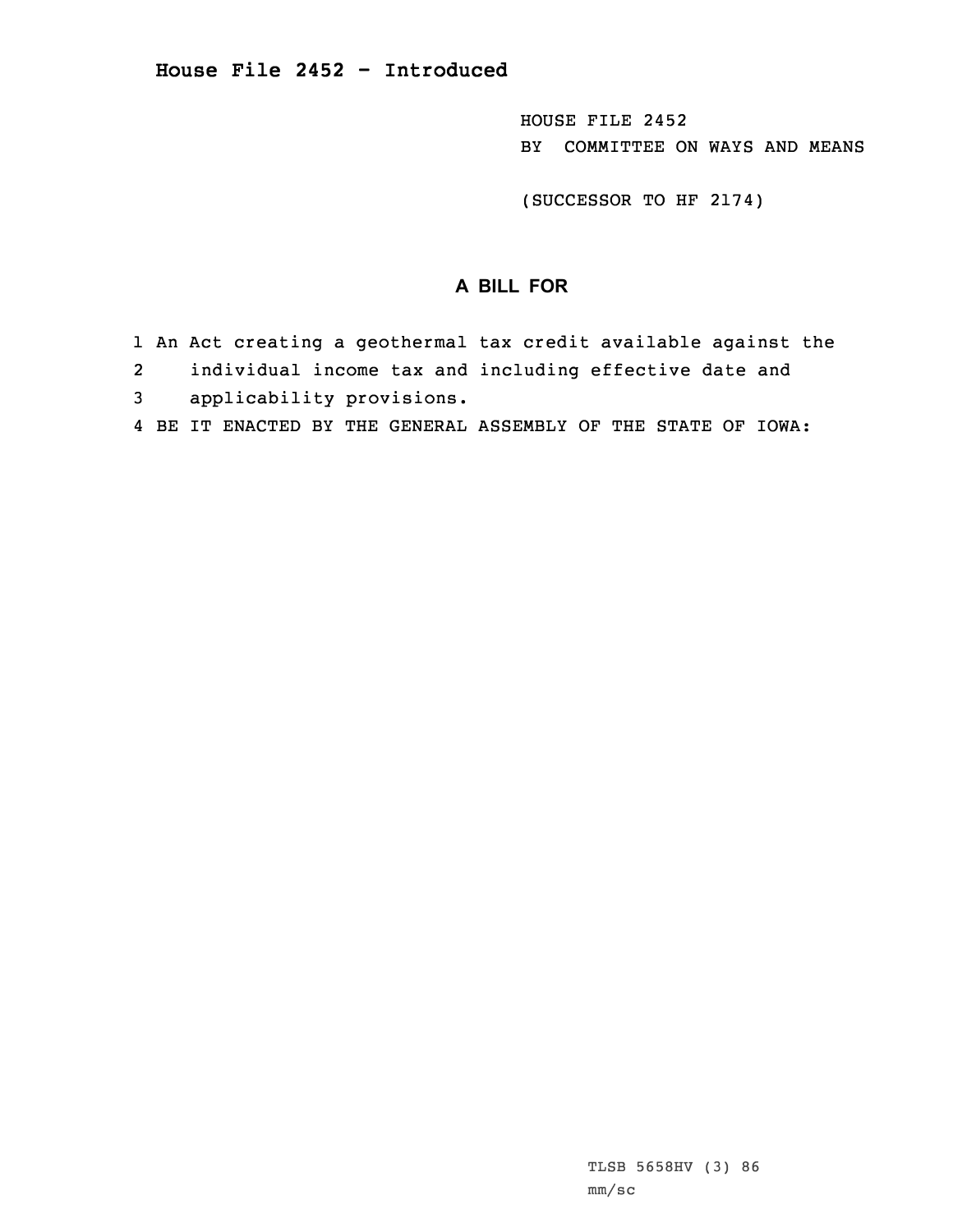1 Section 1. NEW SECTION. **422.10A Geothermal tax credit.** 2 1. For purposes of this section, unless the context 3 otherwise requires:

4 *a. "Qualified geothermal heat pump property"* means any equipment that uses the ground or groundwater as <sup>a</sup> thermal energy source to heat the dwelling unit of the taxpayer or as <sup>a</sup> thermal energy sink to cool such dwelling unit, which equipment meets the requirements of the federal Energy Star program in effect at the time that the expenditure for such equipment is 10 made.

11 *b. "Qualified geothermal heat pump property expenditures"* means an expenditure for qualified geothermal heat pump property installed on or in connection with <sup>a</sup> dwelling unit located in Iowa and used as <sup>a</sup> residence by the taxpayer. 2. The taxes imposed under this division, less the credits allowed under section 422.12, shall be reduced by <sup>a</sup> geothermal tax credit equal to ten percent of the qualified geothermal heat pump property expenditures made by the taxpayer during the tax year.

 3. Qualified geothermal heat pump property expenditures shall be deemed to have been made on the date the installation is complete or, in the case of new construction or reconstruction, the date the original use of the structure by the taxpayer begins.

 4. In the case of <sup>a</sup> taxpayer whose dwelling unit is part of <sup>a</sup> multiple housing cooperative organized under chapter 499A or <sup>a</sup> horizontal property regime under chapter 499B, the taxpayer shall be treated as having made the taxpayer's proportionate share of any qualified geothermal heat pump property expenditures made by the cooperative or the regime. 5. Any credit in excess of the tax liability is not refundable but the excess for the tax year may be credited to the tax liability for the following ten years or until

35 6. <sup>A</sup> taxpayer who claims <sup>a</sup> credit under this section shall

-1-

34 depleted, whichever is earlier.

LSB 5658HV (3) 86  $mm/sc$  1/3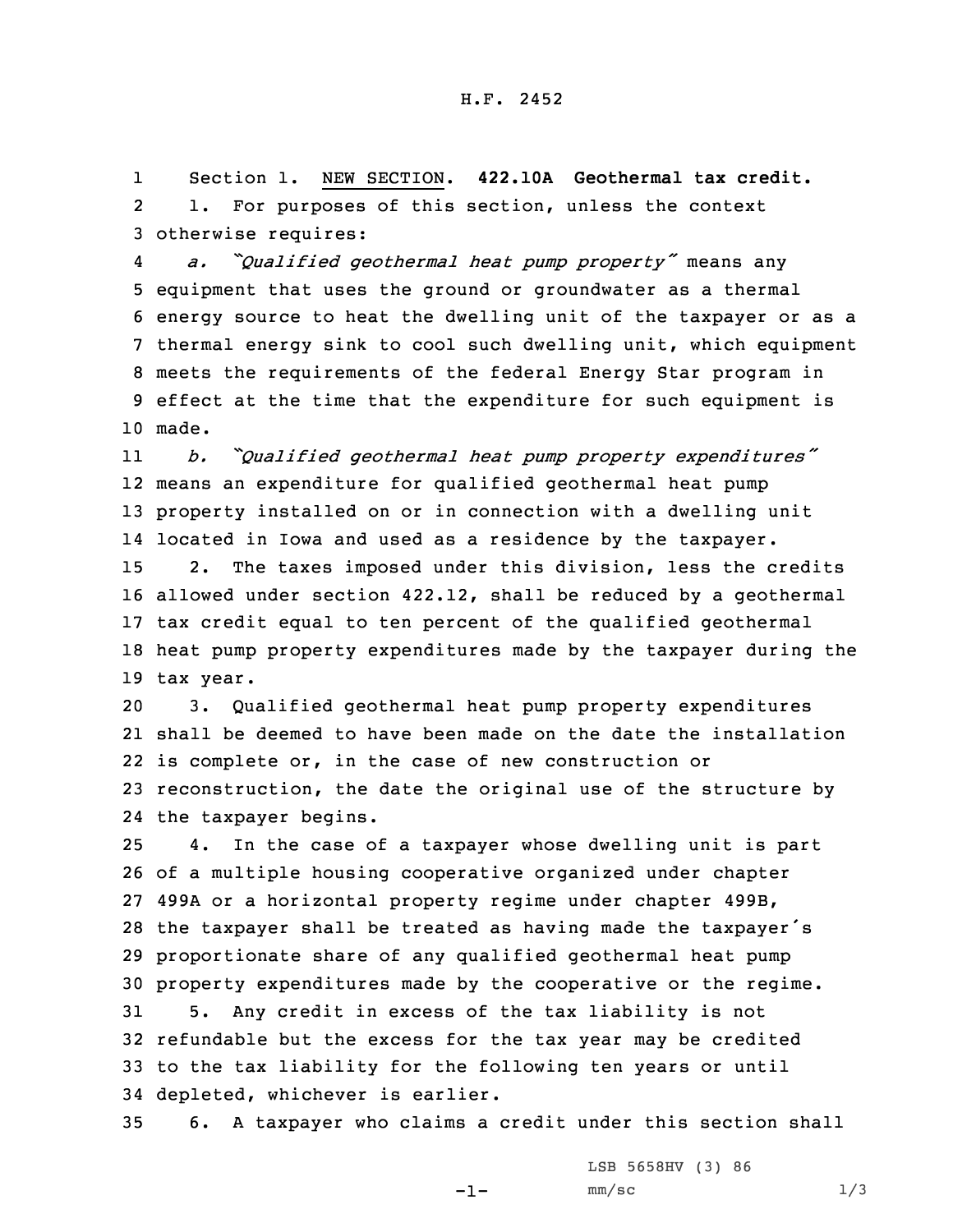not claim the geothermal heat pump tax credit under section 422.11I, if available, on the same expenditures. Sec. 2. EFFECTIVE DATE. This Act takes effect January 1, 4 2017. Sec. 3. APPLICABILITY. This Act applies to qualified geothermal heat pump property expenditures incurred on or after January 1, 2017. 8 EXPLANATION **The inclusion of this explanation does not constitute agreement with the explanation's substance by the members of the general assembly.** 11 This bill creates <sup>a</sup> geothermal tax credit available against the individual income tax equal to 10 percent of the expenditures for qualified geothermal heat pump property installed on or in connection with <sup>a</sup> dwelling unit located in Iowa and used as <sup>a</sup> residence by the taxpayer. "Qualified geothermal heat pump property" and other related terms are defined in the bill. For purposes of the tax credit, expenditures are deemed to be made on the date the installation is complete or, in the case of new construction or reconstruction, the date the original use of the structure begins. If the taxpayer's dwelling unit is part of <sup>a</sup> multiple housing cooperative (Code chapter 499A) or <sup>a</sup> horizontal property regime (Code chapter 499B) the taxpayer is treated as having made <sup>a</sup> proportionate share of any expenditures made by

25 the cooperative or regime.

26 The tax credit is nonrefundable, but any amount in excess of 27 the taxpayer's tax liability may be carried forward for up to 28 10 years.

 <sup>A</sup> taxpayer who claims the geothermal tax credit is not eligible to claim the geothermal heat pump tax credit under Code section 422.11I, if available, on the same expenditures. Code section 422.11I currently provides <sup>a</sup> tax credit equal to 20 percent of the federal residential energy efficiency property tax credit for geothermal heat pumps, but that federal credit is scheduled to expire after the 2016 tax year.

 $-2-$ 

LSB 5658HV (3) 86  $mm/sc$  2/3